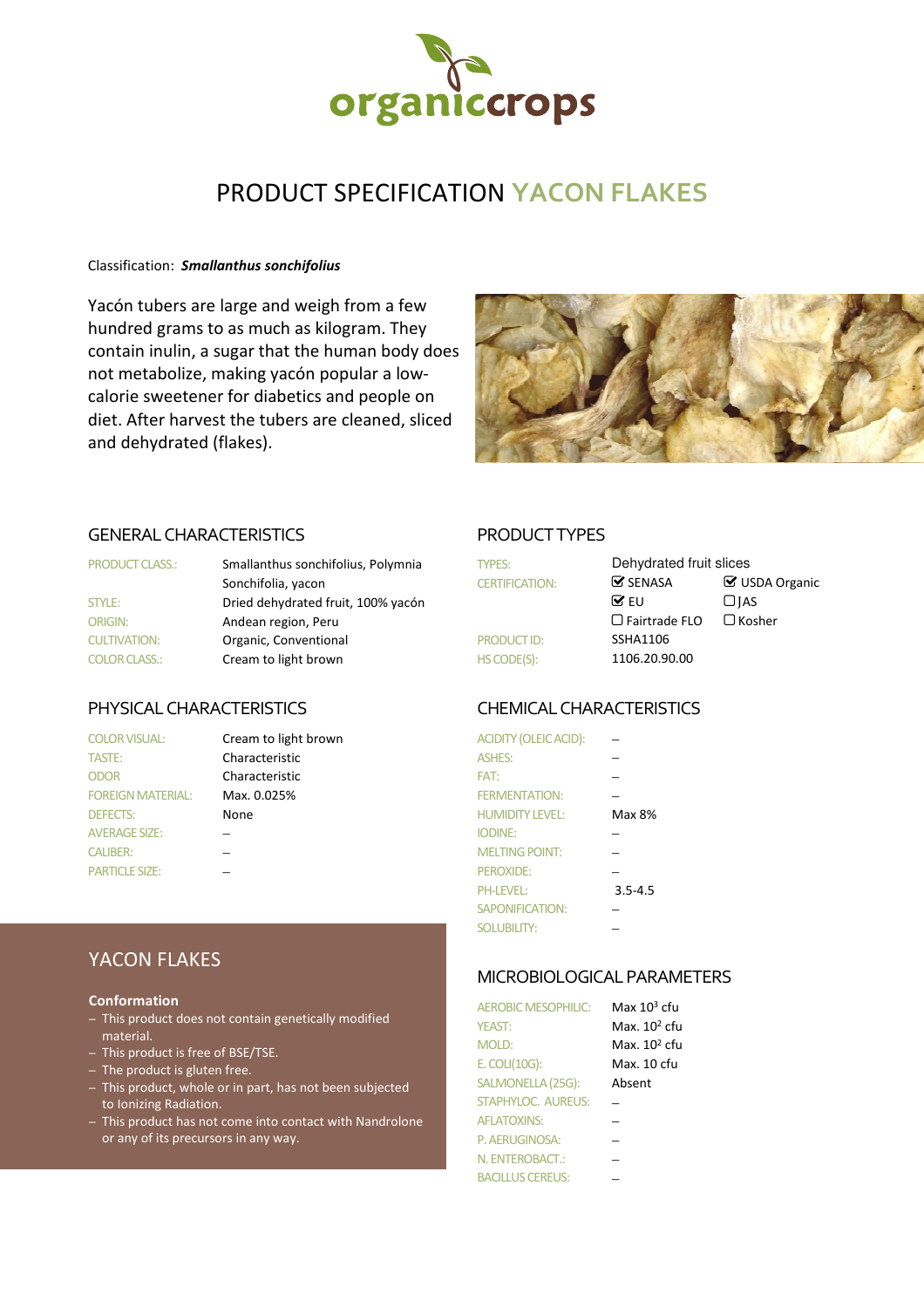# NUTRITION FACTS (100 G POR) **AMINO ACIDS:** per 1 g protein:

| <b>ENERGY:</b>         |
|------------------------|
| <b>PROTEIN:</b>        |
| <b>TOTAL FAT:</b>      |
| <b>SATURATED FAT:</b>  |
| <b>MONOUNSAT, FAT:</b> |
| POLYUNSAT, FAT:        |
| <b>CARBOHYDRATES:</b>  |

### **VITAMINS**

| <b>BETAINE:</b>          |                   | <b>LYSINE:</b>     |
|--------------------------|-------------------|--------------------|
| <b>CAROTENE:</b>         |                   | <b>HO-PROLINE:</b> |
| <b>CHOLINE:</b>          |                   | <b>PROLINE:</b>    |
| FOLATE (B9):             |                   | <b>SARCOSINE:</b>  |
| NIACIN:                  |                   |                    |
| <b>PANTOTHENIC ACID:</b> |                   | <b>MINERALS</b>    |
| RIBOFLAVIN (B2):         |                   | <b>CALCIUM:</b>    |
| THIAMIN (B1):            | 0.2 <sub>mg</sub> | <b>COPPER:</b>     |
| <b>VITAMIN A:</b>        |                   | FOS:               |
| <b>VITAMIN B12:</b>      |                   | <b>IRON:</b>       |
| <b>VITAMIN B6:</b>       |                   | <b>MAGNESIUM:</b>  |
| <b>VITAMIN C:</b>        |                   | <b>MANGANESE:</b>  |
| <b>VITAMIND:</b>         |                   | <b>PHOSPHOROS</b>  |
| <b>VITAMINE:</b>         |                   | POTASSIUM:         |
| <b>VITAMINK:</b>         |                   | <b>SELENIUM:</b>   |

| C12-0 LAURIC:                     |                       |                          |
|-----------------------------------|-----------------------|--------------------------|
| C13-1-7 TRIDECONOIC:              | <b>OTHER</b>          |                          |
| C13-0 TRIDECOANOIC:               | ARSENIC (AS):         |                          |
| C14-0 MYRSTIC:                    | ASH:                  |                          |
| C15-1-7 PENTADEC.:                | CADMIUM (CD):         |                          |
| C16-1-9 PALMTOLEIC:               | <b>CAFFEINE:</b>      | $\overline{\phantom{0}}$ |
| C <sub>16</sub> -0 PALMITIC:      | LEAD (PB):            | $\overline{\phantom{0}}$ |
| C17-1-9 HEPTADEC.:                | <b>MERCURY (HG):</b>  |                          |
| C17-0 HEPTADECANOIC:              |                       |                          |
| <b>C18-2-9-12 LINOLEIC:</b>       |                       |                          |
| <b>C18-1-9 OLEIC:</b>             |                       |                          |
| C18-0 STERIC:                     | <b>YACON FLAKE</b>    |                          |
| C19-1-11 NONADEC.:                |                       |                          |
| <b>C19-0 NONADECANOIC</b>         |                       |                          |
| C <sub>20</sub> -1-15 EISOSENOIC: | <b>Typical use</b>    |                          |
| C <sub>22</sub> -0 BEHANIC:       | Because yacón flak    |                          |
| C <sub>24</sub> -1-15 NERVONIC:   | of an average suga    |                          |
| C-24-0 LIGNOCENIC:                | calorie and it is low |                          |

| 379 kcal. / KJ 1586   |
|-----------------------|
| 2.9g                  |
| 0.39 g                |
|                       |
|                       |
|                       |
| 36.1 g, of which:     |
| - Dietary fiber: 44 g |
| – Sugars: 35.9 g      |
| ) mg                  |
|                       |
|                       |

|                         |                          | <b>ASPARTIC ACID:</b> |                          |
|-------------------------|--------------------------|-----------------------|--------------------------|
| <b>ENERGY:</b>          | 379 kcal. / KJ 1586      | <b>GLUTAMIC ACID:</b> |                          |
| <b>PROTEIN:</b>         | 2.9g                     | <b>SERINE:</b>        |                          |
| <b>TOTAL FAT:</b>       | 0.39 <sub>g</sub>        | <b>HISTIDINE:</b>     |                          |
| <b>SATURATED FAT:</b>   | $\qquad \qquad -$        | <b>GLYCINE:</b>       |                          |
| <b>MONOUNSAT, FAT:</b>  |                          | <b>THREONINE:</b>     |                          |
| POLYUNSAT. FAT:         |                          | <b>ALANINE:</b>       |                          |
| <b>CARBOHYDRATES:</b>   | 86.1 g, of which:        | <b>TYROSINE:</b>      |                          |
|                         | - Dietary fiber: 44 g    | PHENYLALANINE:        |                          |
|                         | $-$ Sugars: 35.9 g       | <b>VALINE:</b>        |                          |
| <b>CHOLESTEROL:</b>     | 0 <sub>mg</sub>          | <b>METHIONINE:</b>    |                          |
|                         |                          | <b>ISOLEUCINE:</b>    |                          |
| <b>VITAMINS</b>         |                          | LEUCINE:              |                          |
| <b>BETAINE:</b>         |                          | LYSINE:               |                          |
| <b>CAROTENE:</b>        |                          | <b>HO-PROLINE:</b>    |                          |
| <b>CHOLINE:</b>         |                          | <b>PROLINE:</b>       |                          |
| FOLATE (B9):            | $\overline{\phantom{0}}$ | SARCOSINE:            |                          |
| NIACIN:                 |                          |                       |                          |
| PANTOTHENIC ACID:       |                          | <b>MINERALS</b>       |                          |
| <b>RIBOFLAVIN (B2):</b> |                          | <b>CALCIUM:</b>       | 34 mg                    |
| THIAMIN (B1):           | 0.2 <sub>mg</sub>        | <b>COPPER:</b>        |                          |
| <b>VITAMIN A:</b>       |                          | FOS:                  | 37.72g                   |
| <b>VITAMIN B12:</b>     |                          | <b>IRON:</b>          | 2.9 <sub>mg</sub>        |
| <b>VITAMIN B6:</b>      |                          | <b>MAGNESIUM:</b>     | 1 mg                     |
| <b>VITAMIN C:</b>       |                          | <b>MANGANESE:</b>     |                          |
| <b>VITAMIND:</b>        |                          | PHOSPHOROS:           | 201 mg                   |
| <b>VITAMINE:</b>        |                          | POTASSIUM:            | 15 mg                    |
| <b>VITAMINK:</b>        |                          | <b>SELENIUM:</b>      | —                        |
|                         |                          | SODIUM:               | 33 mg                    |
| <b>FATTY ACIDS:</b>     |                          | ZINC:                 | 1.3 <sub>mg</sub>        |
| C12-0 LAURIC:           |                          |                       |                          |
| C13-1-7 TRIDECONOIC:    |                          | <b>OTHER</b>          |                          |
| C13-0 TRIDECOANOIC:     | $\overline{\phantom{m}}$ | ARSENIC (AS):         |                          |
| C14-0 MYRSTIC:          |                          | ASH:                  | $\overline{\phantom{0}}$ |
| C15-1-7 PENTADEC.:      |                          | CADMIUM (CD):         |                          |
|                         |                          |                       |                          |

# YACON FLAKES

### **Typical use**

> Because yacón flakes contains about half the calories of an average sugar source, it is pre-biotic, lowcalorie and it is low on the Glycemic Index. Yacón flakes are an excellent sugar replacement. The flakes can be added to smoothies, drinks, desserts and anything that needs a healthy sugar substitute.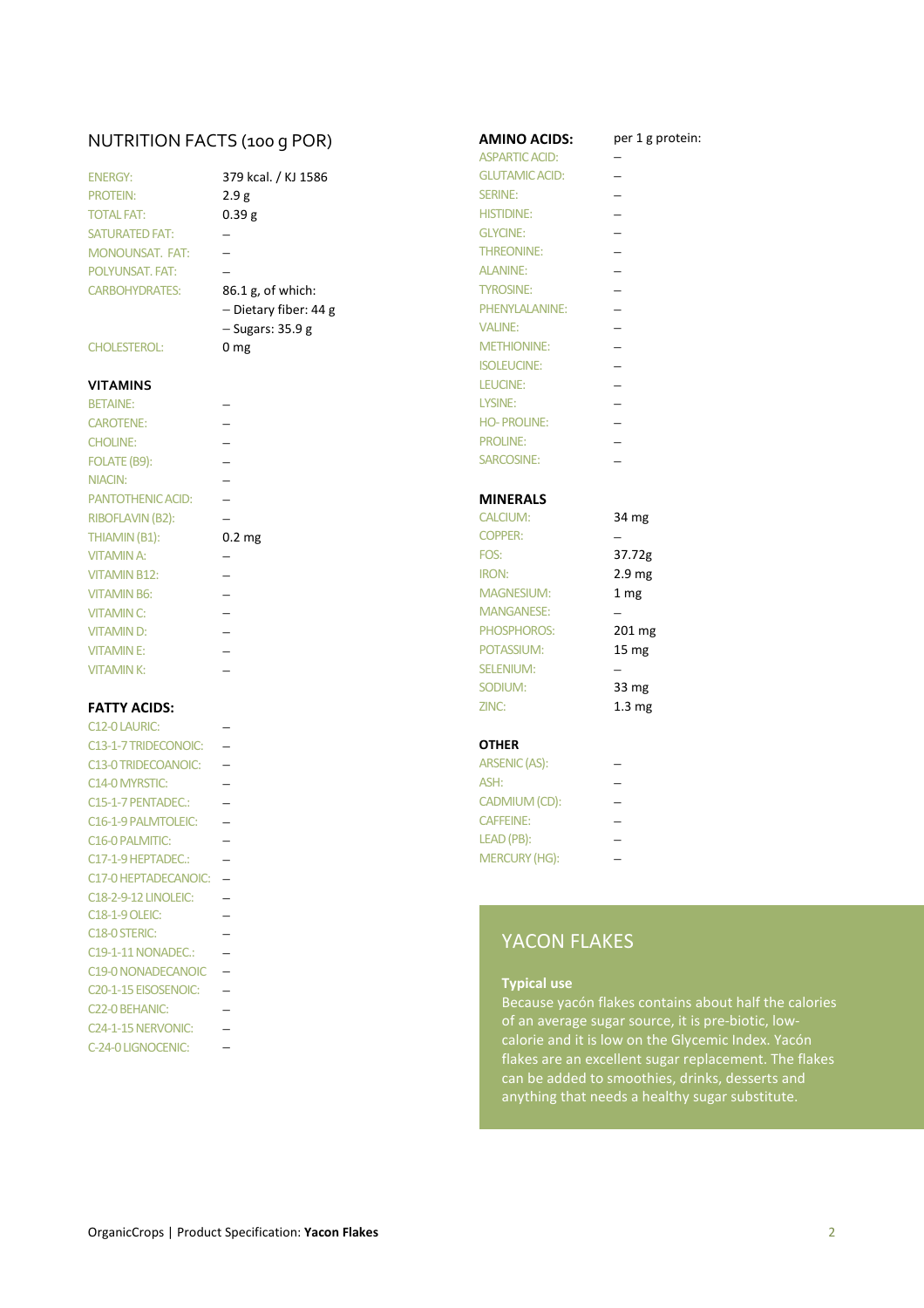## SHELF-LIFE & STORAGE

SHELF-LIFE: 24 months. STORAGE: Store in a temperature/humidity controlled environment, away from sunlight or other heat sources. STORAGE TEMP.: 18-25 degrees Celsius HUMIDITY: 50-65% H.R.

# ORDER SPECIFICATIONS

PACKAGING/PRES.: PE bags in a corrugated cardboard, total 15/20 kg net, 16/21 kg gross SHIPPING: FOB Callao MINIMUM ORDER: 500 kg DELIVERY DETAIL: FIFO LEAD TIME TO FOB: 17 days

## DISCLAIMER

All product, product specifications and data are subject to change without notice. OrganicCrops., its affiliates, agents, and employees, and all persons acting on its or their behalf (collectively, "OrganicCrops"), disclaim any and all liability for any errors, inaccuracies or incompleteness contained in any Product Specification or in any other disclosure relating to any product.

### Version: **0.4** / **April 2022** / SN

### INQUIRIES

Please direct all inquiries and other communication to:

**OrganicCrops E.I.R.L.**  ADDRESS: Jr. Francisco Bolognesi 248 Dpt. 3 TELEPHONE: +51 (0)42 602 067 RUC#: 20600134109

Tarapoto, 22202 EMAIL: hello@organiccrops.net San Martin, Perú INTERNET: www.organiccrops.net